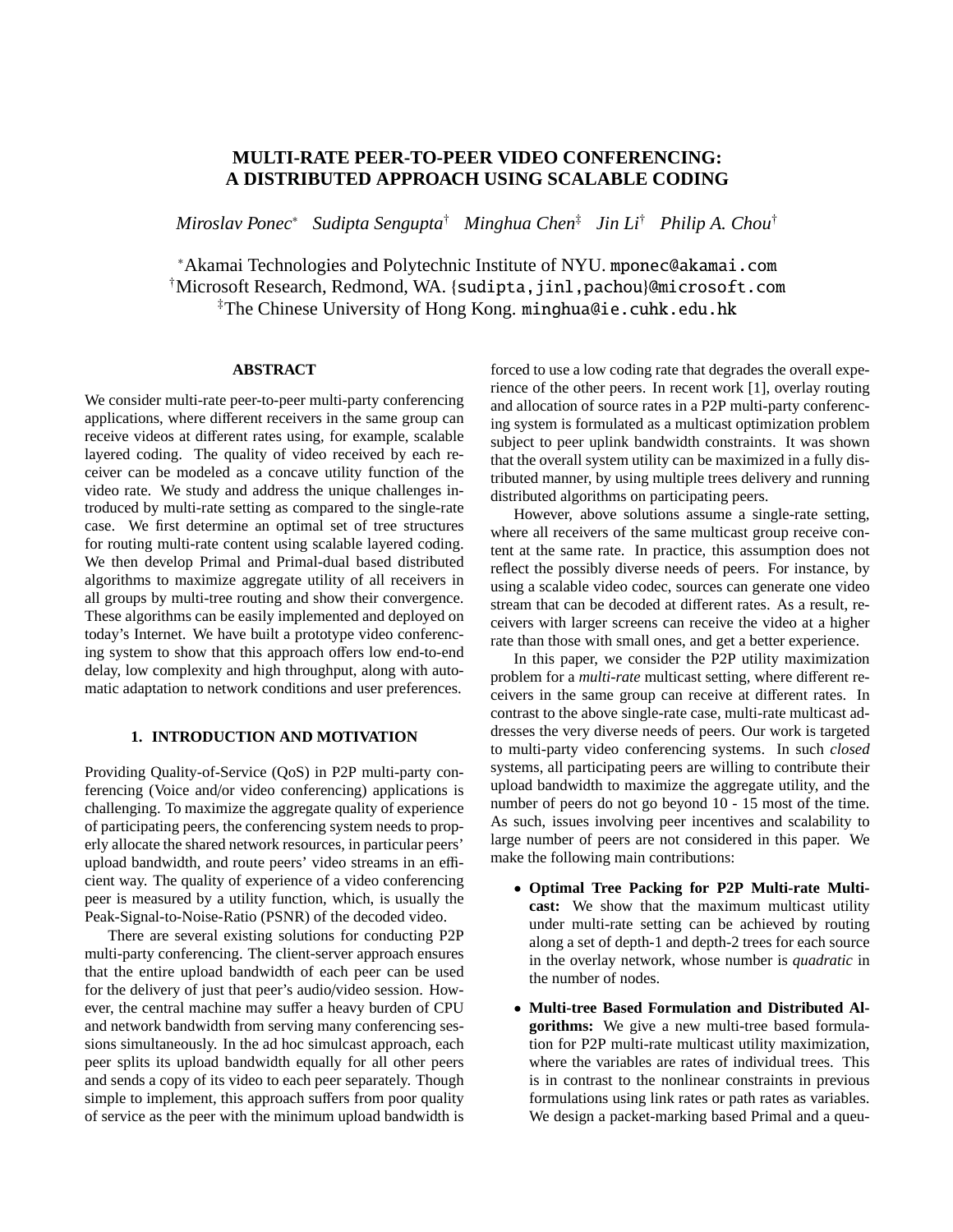ing delay based Primal-dual distributed algorithm, and prove their global asymptotic convergence to optimal solutions of the problem.

• **Virtual Lab Evaluation:** We have implemented a prototype multi-rate multi-party conferencing system using the delay-based Primal-dual algorithm, and evaluated its performance over the Virtual Lab testbed [2]. The results show that the system can achieve the optimal utility as predicted by theoretical analysis. The strict end-to-end packet delivery delay requirements for conferencing is also satisfied.

The proofs of all theorems in this paper can be found in [3].

## **1.1. Related Work**

Utility maximization based rate control for multicast routing is a well-studied problem, though a large body of the work assumes single source, single rate, and single (given) tree settings. Most of these approaches use link rates or path rates as variables, and hence need to handle nonlinear constraints in their formulations. The multi-rate setting for a single source, single tree case has also been considered. Almost all of prior related work focuses on underlay networks, and requires additional functionality, such as multicasting and maintaining per-flow states, to be deployed in routers; hence, they are difficult to deploy on today's Internet.

In contrast, we consider the *multi-source multi-rate multicast problem on the overlay network in a P2P setting*, where *routing is performed along a chosen set of trees computed as part of the solution*. Our work focuses on optimal usage of peer uplink bandwidths and ready deployment in the current Internet, and is a multi-rate extension of our previous work on single-rate multi-party conferencing [1]. Using the uplink bottleneck property of P2P topologies, we obtain new formulations and optimality results for multi-rate multicast tree selection in the overlay network and distributed rate control on the trees for utility maximization.

#### **2. PROBLEM STATEMENT**

The key notations used in this paper are listed in Table 1. We use bold symbols to denote vectors and matrices of these quantities, e.g.,  $x = \{x_r^s, \forall r \in R_s, \forall s \in S\}$ ,  $z^s = \{z_\ell^s, 0 \le \ell \le \ell\}$  $|R_s| - 1$ , and  $G^s = \{G^s_\ell, 0 \le \ell \le |R_s| - 1\}.$ 

## **2.1. Video Coding Model**

To address the *high variability in the demand for video quality and resources* each peer contributes to the conference session, we use multi-rate multicast, where different receivers may have different demands on the video stream quality and thus may receive different rates of the same video. Scalable video coding can address the very diverse needs of peers. It encodes the content once and then offers the video content as streams of various quality. It is particularly attractive in

**Table 1**. Key Notation

| <b>Notation</b>                    | <b>Definition</b>                                     |
|------------------------------------|-------------------------------------------------------|
| N                                  | set of all nodes                                      |
| E                                  | set of all uplinks of nodes                           |
| $C_e$                              | capacity of uplink e                                  |
| S                                  | set of all sources                                    |
| $R_{s}$                            | set of receivers for source s                         |
| $x_r^s$                            | receiver $r$ 's receiving rate of                     |
|                                    | source s's video                                      |
| $U_r^s(x_r^s)$                     | receiver $r$ 's utility of receiving                  |
|                                    | source s's video at rate $x_r^s$                      |
| $y_e^{s\ell r}$                    | flow rate on link e corresponding to                  |
|                                    | $\ell$ -th layer video from s to r                    |
|                                    | rate of source s's $\ell$ -th video leyer             |
| $\overset{z_{\ell}^s}{G_{\ell}^s}$ | set of receivers of source s's $\ell$ -th video layer |
| $\xi_m$                            | rate of tree m                                        |
| $\lambda_e$                        | aggregate rate of uplink e                            |

scenarios where the bandwidth capabilities, system resources, and network conditions are not known in advance.

There are two common approaches for sources to provide multi-rate streams, namely *Multiple Description Coding* (MDC) and *Layered Coding*. MDC is a coding technique which, instead of generating a single media stream, creates multiple *independent* substreams called descriptions. Receiving any description is enough to decode the video, though receiving more descriptions improves the decoded video quality.

On the contrary, layered coding, used for example in Scalable Video Coding (SVC, or H.264/AVC Annex G), generates a base video layer and several enhancement layers. All receivers need the base layer to successfully decode the video. Enhancement layers can be used to improve the video quality. However, unlike the case of MDC, the layers in layered coding are not independent. The first enhancement layer depends on the base layer and each subsequent enhancement layer depends on all the lower layers. Such dependence in layers makes layer coding less flexible than MDC. However, layer coding typically has a coding efficiency noticeably higher than that of MDC.

In spite of the benefits scalable video provides, it is not widely adopted today mostly because of the complexity of codec development and decreased compression efficiency compared to single description video coding. However, the availability of good codecs is expanding and so will the popularity of scalable coding; also the compression gap compared to single-layer coding is being minimized.

We use Scalable Video Coding (SVC) in our approach where both the number of layers each user receives and the layer rates together provide the video quality scalability.

## **2.2. Layer Assignment**

Suppose for a given source *s*, the receiver rates are ordered as  $x_{i_1}^s \leq x_{i_2}^s \leq \ldots \leq x_{i_{|R_s|}}^s$ . We construct  $|R_s|$  multicast sessions as follows. The rate  $x_{i_1}^s$  can be interpreted as a base layer rate, multicasted from *s* to all receivers in *R<sup>s</sup>* . The next higher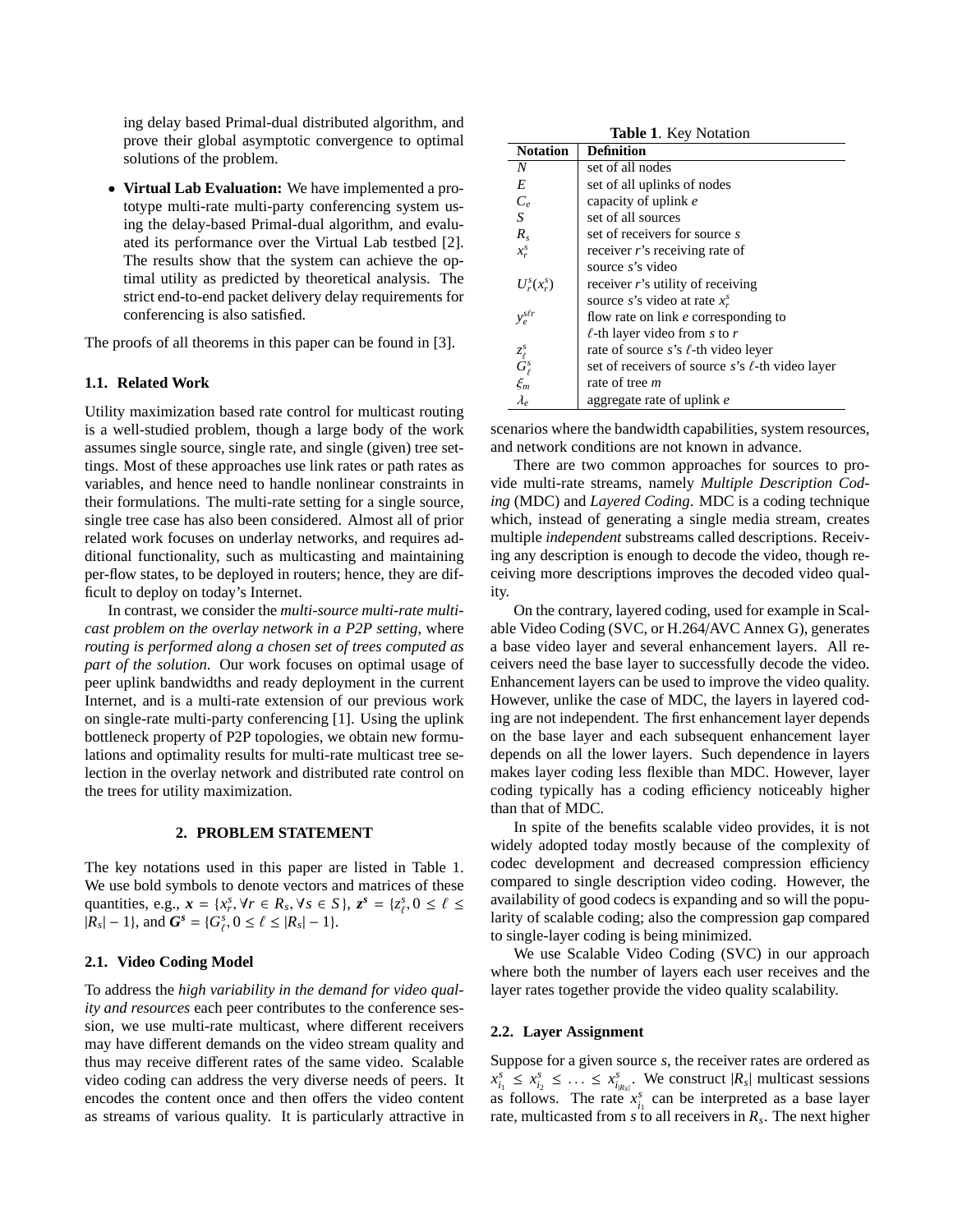layer, layer 1, has rate  $(x_{i_2}^s - x_{i_1}^s)$  and is multicasted from *s* to all receivers in  $R_s - \{i_1\}$ . In general, layer  $\ell$ ,  $0 \le \ell \le |R_s| - 1$ has rate  $(x_{i_t+1}^s - x_{i_t}^s)$  and is multicasted from *s* to all receivers  $\text{in } \{i_{\ell+1}, i_{\ell+2}, \ldots, i_{|R_s|}\}.$ 

#### **2.3. Rate Region with Intra-session Coding**

For (single- or multi-) session multicast, it is known that network coding, where nodes can mix incoming packets and send out coded packets, can enlarge the achievable multicast rate region as compared to routing [4]. Depending on whether packets from different sessions are mixed or not, we can classify network coding into two types: *inter-session coding* if packets from different sessions are mixed, and *intra-session coding* if only packets from the same session are mixed. It has been shown that nonlinear inter-session coding could give the largest possible rate region; however, computing such mixing and coding is still a largely open problem.

For intra-session coding, i.e., only packets belonging to the same layer from the same source can be mixed, the rate region, denoted by B, can be described as follows:  $x \in \mathcal{B}$  if and only if for some choice of the routing variables  $\{y_e^{s\ell r}, r \in$  $G_{\ell}^s, 0 \leq \ell \leq |R_s| - 1, s \in S$  } the following constraints are satisfied:

*Rate Region* B *(Intra-session Coding)*

$$
\sum_{e \in E^+(i)} y_e^{s\ell r} - \sum_{e \in E^-(i)} y_e^{s\ell r} = \begin{cases} +z_e^s & \text{if } i = s \\ -z_e^s & \text{if } i = r \\ 0 & \text{otherwise} \end{cases}
$$
 (1)  
\n
$$
\forall i \in N, r \in \{i_{\ell+1}, \dots, i_{|R_s|}\}, 0 \le \ell \le |R_s| - 1, s \in S
$$
  
\n
$$
\sum_{s \in S} \sum_{\ell=0}^{|R_s|-1} \max_{r \in R_s} (y_e^{s\ell r}) \le C_e \quad \forall e \in E
$$
 (2)  
\n
$$
z_0^s = \min_{r \in R_s} (x_r^s) \quad \forall s \in S
$$
  
\n
$$
z_\ell^s = \min_{r \in R_s} (x_r^s) - \min_{r \in R_s} (x_r^s)
$$
  
\n
$$
\forall 1 \le \ell \le |R_s| - 1, s \in S
$$

where  $E^{-}(i)$  denotes the links going into node *i* and  $E^{+}(i)$ links leaving node *i*, and min<sup> $\ell$ </sup> to denote the  $\ell$ -th minimum of a set of numbers (e.g.,  $min<sup>1</sup>$  is the usual minimum).

The constraints in (1) are the flow balance constraints. That is, for any node *i* other than source *s* and receiver *r*, the amount of outgoing traffic must be equal to the amount of incoming traffic. For source *s* and receiver *r*, the difference between these two traffic amounts must be equal to the  $\ell$ -th video layer rate. The constraints in (2) are the upload capacity constraints. That is, for uplink  $e \in E$ , the amount of outgoing traffic across all sessions must be less than its uplink capacity *Ce*. The max term models the coding within a session.

Over the convex region  $B$ , the multi-rate multicast utility maximization problem can be stated as

#### **Problem 1 (Multi-rate Multicast Utility Maximization)**

$$
\max_{\mathbf{x}} \quad \sum_{s \in S} \sum_{r \in R_s} U_r^s(x_r^s), \quad s.t. \quad \mathbf{x} \in \mathcal{B}.\tag{3}
$$

#### **2.4. Achieving Rate Region** B **in P2P Topology**

We now consider how the rate region  $B$  can be achieved. In the widely accepted P2P topology model [5][1], *peer uplinks are the only bottlenecks in the network, and every peer can directly connect to every other peer through routing in the underlay.*

Under this model, a powerful theorem established in [5] states the following. Consider a *single-rate single-source* multicast scenario over a P2P network, with the source *s*, a set of receivers *R<sup>s</sup>* , and a set of helpers *H*. A helper is neither source nor receiver, but an intermediate node which receives data from source and distributes it to receivers. Then, the rate region achieved by intra-session network coding, can also be achieved by packing at most  $1 + |R_s| + |H|$  multicast trees as follows: (i) One depth-1 tree rooted at *s* and reaching all receivers in *R<sup>s</sup>* , (ii) |*R<sup>s</sup>* | depth-2 trees, each rooted at *s* and reaching all other receivers in  $R_s$  via different  $r \in R_s$ , and (iii) |*H*| depth-2 trees, each rooted at *s* and reaching all receivers in  $R_s$  via different  $h \in H$ . Notice that this result is valid for the *single-rate single-source* multicast scenario. It has been recently extended to the *multi-source single-rate* multicast scenario [1].

We now extend the above result to the *multi-source multirate* scenario, for which we need the depth-1 and depth-2 trees to be more flexible as follows:

- **Depth-**1 **type tree**: Rooted at a given source *s* and reaching a *subset* of receivers in *R<sup>s</sup>* through direct link(s) from *s*.
- **Depth-**2 **type tree**: Rooted at a given source *s*, reaching a receiver *r* ∈  $R_s$  or helper  $h$  ∈ *H* through a direct link from *s*, and from the latter node reaching a *subset* of receivers in  $R_s$  through direct link(s).

An example of these two types of trees are shown in Fig. 1.



**Fig. 1**. Depth-1 type and depth-2 type multicast trees. Here  $G_{\ell}^{s}$  serves as an example subset of  $R_{s}$ .

Suppose we know the ordering of receiver rates  $x_r^s$ ,  $r \in$  $R_s$  for each source  $s \in S$ , and denote this ordering by  $\pi =$  $(\pi^s, s \in S)$ , where  $\pi^s$  is a permutation of the receivers  $r \in R_s$ . The number of such different  $\pi$  is  $\prod_{s \in S} |R_s|!$  We use  $\pi_i^s$  to denote the *i th* receiver in the permutation order for source *s*. Let  $\mathcal{B}(\pi)$  be the subset of rate region  $\mathcal{B}$  where the receiver rates  $x_r^s$  for any given source *s* are ordered according to  $\pi$ .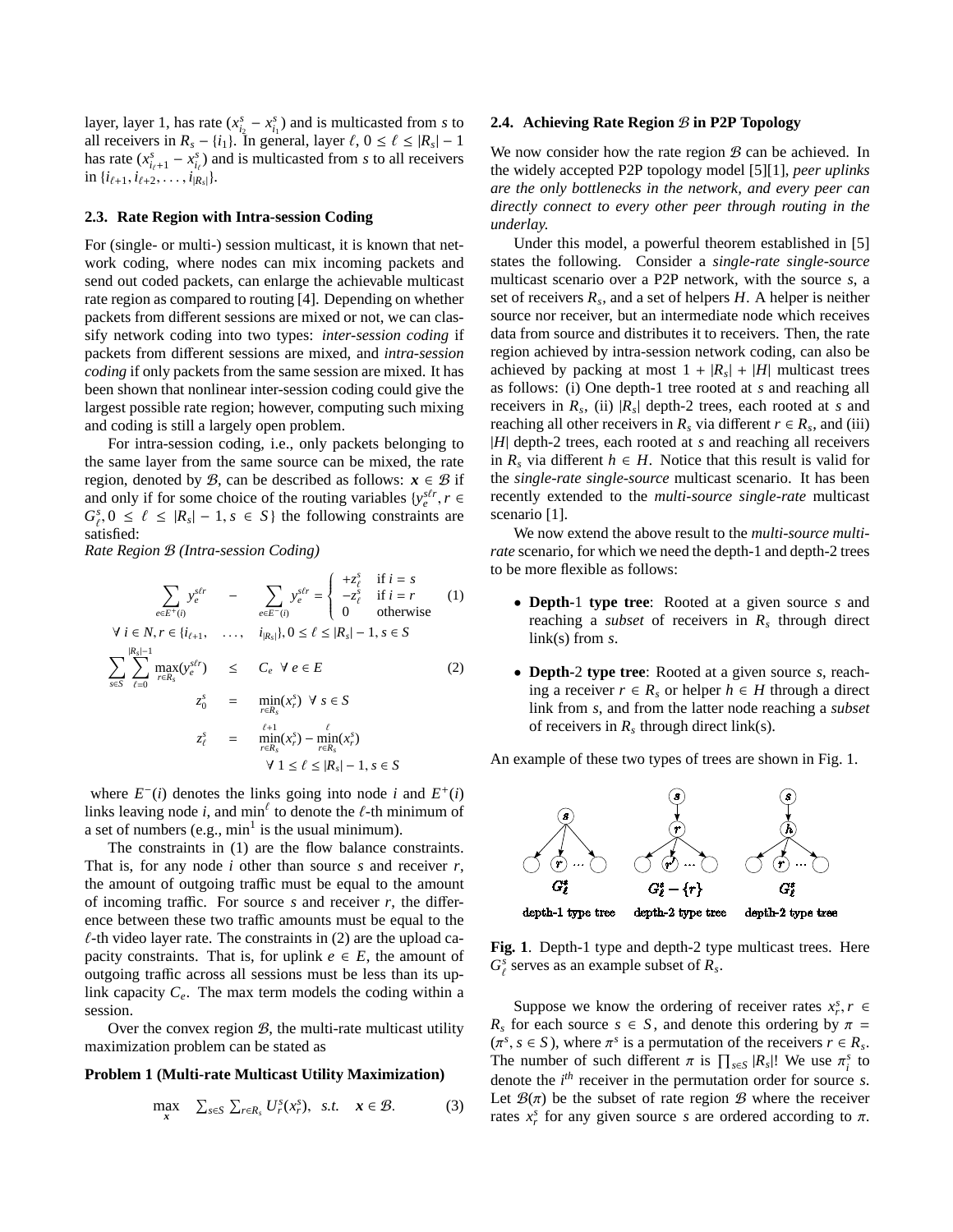We first establish that the rate region  $\mathcal{B}(\pi)$ , achieved by intrasession network coding, can also be achieved by routing.

**Theorem 1** *The rate region* B(π) *can be achieved by packing depth-*1 *type and depth-*2 *type trees. The tree construction procedure for a source s is given in Algorithm 1.*

| <b>Algorithm 1: Layer Trees Construction.</b> |  |  |  |  |
|-----------------------------------------------|--|--|--|--|
|-----------------------------------------------|--|--|--|--|

| 1: // Input: Session group $Gs$ of source s |  |  |  |  |  |
|---------------------------------------------|--|--|--|--|--|
|---------------------------------------------|--|--|--|--|--|

2: // Function: Construct depth-1 type and depth-2 type trees to deliver *s*'s layered video

3: **for**  $\ell$  from 0 to  $|R_s| - 1$  **do** 

- 4: Construct a depth-1 type tree reaching all receivers in  $G^s_\ell$  from *s*
- 5: **for**  $r \in G_\ell^s$  **do**
- 6: Construct one depth-2 type tree reaching *r* from *s*, and then to the rest of receivers in  $G_{\ell}^s - \{r\}$
- 7: **end for**
- 8: **end for**

The lemma below states that certain trees need not be considered when distributing the layers for a given source. In particular, for layer  $\ell$ , these are the depth-2 type trees that use a helper which is a receiver of a lower layer but not of layer  $\ell$ .

**Lemma 1** *In an* optimal solution *for the rate region*  $\mathcal{B}(\pi)$ *, for*  $\text{each source } s \in S, \text{ node } \pi_{\ell}^{s} \text{ (for any } 0 \leq j \leq |R_s| - 2) \text{ will}$ *not be a helper in the depth-*2 *type trees considered for layers*  $(\ell + 1)$  *and higher.* 

Note that non-receiver nodes for source *s* can participate as helpers for depth-2 type trees for this source. Thus, the number of trees used to distribute layer 0 for source *s* is at most  $1 + |R_s| + (|N| - |R_s| - 1) = |N|$ . Using the above lemma, the total number of trees that need to be considered for routing data from source *s* in order to achieve the rate region  $\mathcal{B}(\pi)$  for any given  $\pi$  is

$$
\sum_{\ell=0}^{|R_s|-1} (|N| - \ell) = |N||R_s| - \frac{|R_s|(|R_s|-1)}{2} - 1, \qquad (4)
$$

which is at most *quadratic* in the total number of peer nodes in the network.

Since receivers' rates for the same source may be different in the multi-rate multicast problem, we cannot directly use the multi-source single-rate multicast result in [1] to restrict the number of trees to be considered in order to achieve the rate region B. The theorem below establishes that the optimal solution in  $B$  can indeed be expressed as a linear superposition of flows along depth-1 and depth-2 type trees.

**Theorem 2** *The optimal solution in rate region* B *can be expressed as a linear superposition of flows along depth-*1 *type and depth-*2 *type trees for every source s in S .*

## **2.5. Tree-based Formulation For P2P Multi-rate Multicast Utility Maximization**

For a tree *m* with rate  $\xi_m$ . Receiver nodes on a tree receive the same content at the same rate. With slight abuse of notation, we also denote by *s* the set of trees rooted at source *s*. Let the aggregate rate of link  $e$  be  $\lambda_e$ , i.e., the sum of the rates of tree branches passing through *e*, and is given by

$$
\lambda_e = \sum_{s \in S} \sum_{m:m \in s, e \in m} b_e^m \xi_m, \ \ \forall e \in E,
$$
 (5)

where  $b_e^m$  is the number of branches of tree  $m$  that pass through physical uplink *e*. Since different branches of a tree emanating out of the same node pass through the same physical uplink, the tree rate may be counted multiple times when computing the aggregate rate of link *e*, hence the multiplication by  $b_e^m$ . Based on Theorem 2, we reformulate Problem 1 as follows:

#### **Problem 2 (Tree-based Multi-rate Multicast Utility Maximization)**

$$
\max_{\xi} \sum_{s \in S} \sum_{r \in R_s} U_r^s \left( \sum_{m:m \in s, r \in m} \xi_m \right) \tag{6}
$$
  
s.t.  $\lambda_e \leq C_e$ ,  $\forall e \in E$ .

This tree based formulation avoids the max term in (2) that is present in a link flow based formulation as in Problem 1. Moreover, by using flows on trees as variables, our solution explicitly takes routing of sub-streams into account and facilitates a distributed rate control based solution.

### **3. DISTRIBUTED ALGORITHMS**

### **3.1. A Packet Marking Based Primal Algorithm**

The Primal algorithm follows the penalty approach by relaxing the constraints by adding a penalty to the objective function whenever constraints are violated. In particular, we study the following penalty version of the problem:

$$
\max_{\xi} \sum_{s \in S} \sum_{r \in R_s} U_r^s \left( \sum_{m:m \in s, r \in m} \xi_m \right) - \sum_{e \in E} \int_0^{\lambda_e} q_e(w) \, dw, \quad (7)
$$

where  $\int_0^{\lambda_e} q_e(w) dw$  is the price associated with violating the capacity constraint of uplink *e*. If  $q_e(\cdot)$  is non-decreasing, continuous and not always zero, then the above optimization problem is concave and has at least one equilibrium [6]. The strict concavity of  $U_r^s(\cdot)$  indicates that *x* is unique for any optimal solution. If  $-\int_0^{\lambda_e} q_e(w) dw$  is also strictly concave, then  $\lambda_e, e \in E$ , are also unique. We choose  $q_e(w) = \frac{(w - C_e)^+}{w_e}$  $\frac{C_e f}{w}$  for link *e*. In terms of ECN marking [7], it represents the packet marking probability. We consider the following Primal algorithm: ∀*s* ∈ *S*, ∀*m* ∈ *s*,

$$
\dot{\xi}_m = f_m(\xi_m) \left( \sum_{r \in m} U'_r \left( \sum_{m:m \in s, r \in m} \xi_m \right) - \sum_{e \in m} b_e^m q_e(\lambda_e) \right), \tag{8}
$$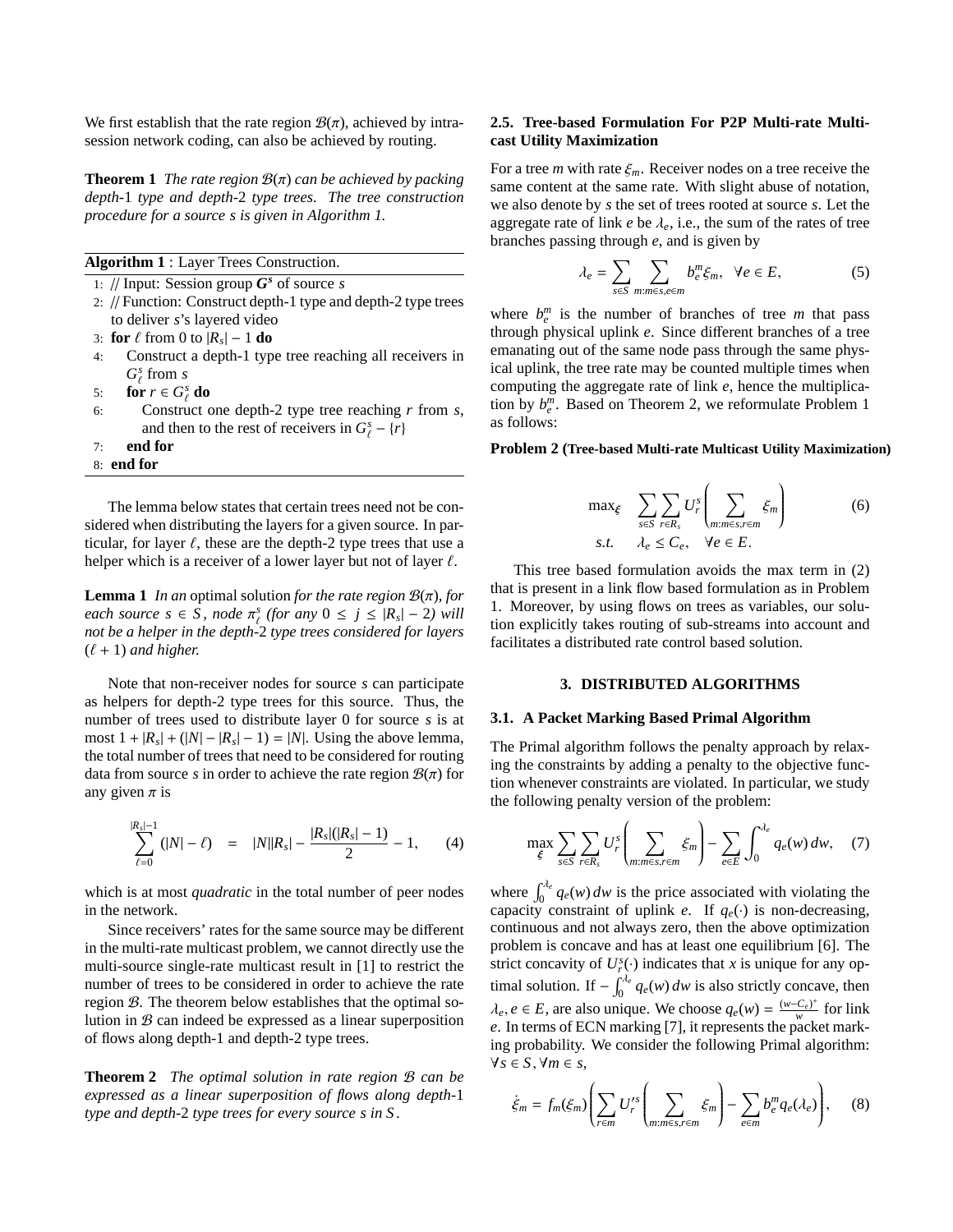where  $f_m(\xi_m)$  is a positive function adjusting the rate of adaptation for  $\xi_m$ , and can be chosen arbitrarily.

It can be shown that trajectories of the above system globally asymptotically converge to one of its equilibria, by using La Salle principle, and following the classical arguments by Kelly et. al. [6]. Moreover, it is also possible to show that the convergence is actually semi-globally exponentially fast. We skip the proofs due to space limitation.

## **3.2. A Queuing Delay Based Primal-dual Algorithm**

Another way to solve the concave optimization problem in a distributed manner is to look at its Lagrangian:

$$
L(\xi, p) = \sum_{s \in S} \sum_{r \in R_s} U_r^s \left( \sum_{m:m \in s, r \in m} \xi_m \right) - \sum_{e \in E} p_e (\lambda_e - C_e), \quad (9)
$$

where  $p_e$  is the price of using uplink  $e$ . There is no duality gap, since the original problem is a concave optimization problem with linear constraints, and strong duality holds.

As a result, any optimal solution of the original problem and its corresponding Lagrangian multiplier forms a saddle point of *L* over the set  $\{\xi \geq 0, p \geq 0\}$ , and any saddle point of *L* gives an optimal solution. It is known that  $(\xi, p)$  is a saddle point of *L* if and only if it satisfies the Karush-Kuhn-Tucker conditions:  $\forall s \in S, \forall m \in s, \forall e \in E$ ,

$$
p_e \ge 0, \quad \lambda_e \le C_e, \quad p_e \left(\lambda_e - C_e\right) = 0, \tag{10}
$$

$$
\sum_{r \in m} U_r^{\prime s} \left( \sum_{m:m \in s, r \in m} \xi_m \right) - \sum_{e \in m} b_e^m p_e = 0. \tag{11}
$$

The optimal Lagrangian multiplier can be nonzero only if the capacity constraint of link *e* is activated, i.e.,  $\lambda_e = C_e$ .

There could be multiple saddle points of *L* since the objective function in the original optimization problem in (2) is not strictly concave. We consider the following Primaldual algorithm to pursue one of the saddle points, over the set  $\{\xi \geq 0, p \geq 0\}$ :  $\forall s \in S, \forall m \in s, \text{ and } e \in E$ ,

$$
\dot{\xi}_m = k_m \left( \sum_{r \in m} U_r^{rs} \left( \sum_{m:m \in s, r \in m} \xi_m \right) - \sum_{e \in m} b_e^m p_e \right)_{\xi_m}^+, \quad (12)
$$

$$
\dot{p}_e = \frac{1}{C_e} (\lambda_e - C_e)^+_{p_e}, \qquad (13)
$$

where  $k_m$  is a positive constant controlling the adaptation rate of tree *m* and  $(a)_b^+ = a$  if  $b > 0$ , and is max $(0, a)$  otherwise. It is known that  $p_e$  adapted according to (13) can be interpreted as queuing delay [8] on uplink *e*.

Under multi-tree/multi-path delivery setting, it is shown that the queuing delay  $p$  following  $(13)$  can oscillate indefinitely and may never converge [9, Section 2.5]. In our previous work in [1], we give a sufficient condition for the Primaldual system in (12)-(13) to converge to the equilibria, and use it to show the convergence of the Primal-dual system in P2P

*single-rate* multicast scenario. However, the result does not directly apply to the P2P *multi-rate* multicast scenario.

In the following theorem, we show trajectories of the Primal-dual system in fact converge to the equilibria, in the P2P *multi-rate* multi-party conferencing scenario. The key is to utilize the unique structure of the multicast trees used in our solution, and the fact that peer uplinks are the only bottleneck in the network to verify that the sufficient condition proposed in [1] is satisfied.

**Theorem 3** *For P2P multi-rate multi-party conferencing scenario, all trajectories of the system in (12)-(13) converge to one of its equilibria globally asymptotically, if k<sup>m</sup> are the same for all the trees*  $m \in s$ *.* 

The Primal-dual algorithm described in (12)-(13) can be implemented by each link generating its queuing delay and each source adjusting the rates of its trees by collecting incentives to increase the tree rates from different receivers, i.e., the derivative of their utility functions, and sum of the queuing delays introduced by using the trees. The algorithm is suitable for implementation in a distributed manner in today's Internet and is discussed further in Section 4.

## **4. PRACTICAL IMPLEMENTATION**

We have implemented the queuing delay based distributed algorithm (12)-(13) in a prototype of a P2P multi-rate multiparty video conferencing system. In this system, each peer is a source of its video stream and wants to receive videos from all other peers. Besides encoding and decoding video streams, every peer builds a set of trees used to deliver its video stream and updates them upon peers joining and leaving. The peer is also responsible for controlling the flow rates of this set of trees according to (12), based on the measured queuing delays it collected from other peers.

All multicast trees in our system have depth at most two; hence, a packet traverses at most one overlay hop before reaching its destinations. This is important for keeping the *total end-to-end delivery delay low*, thus satisfying the strict requirements of real-time multi-party conferencing systems.

#### **4.1. Utility Modeling and Layer Assignment**

*Peak signal-to-noise ratio* (PSNR) is the de facto standard metric in video processing to provide objective quality evaluation between the original frame and the compressed one. We found empirically that the PSNR of a source *s*'s video coded at rate  $z_s$  can be approximated by a logarithmic function  $\beta_s \log(z_s)$ , with large  $\beta_s$  for videos with large amount of motion and small  $\beta_s$  for almost still videos. This parameter β*s* , called *source utility coe*ffi*cient*, can be obtained from the video encoder during encoding process. (Further details provided in [3].)

In our implementation, when a peer*r* subscribes to a video stream of source *s* it submits a *receiver utility coefficient*, de-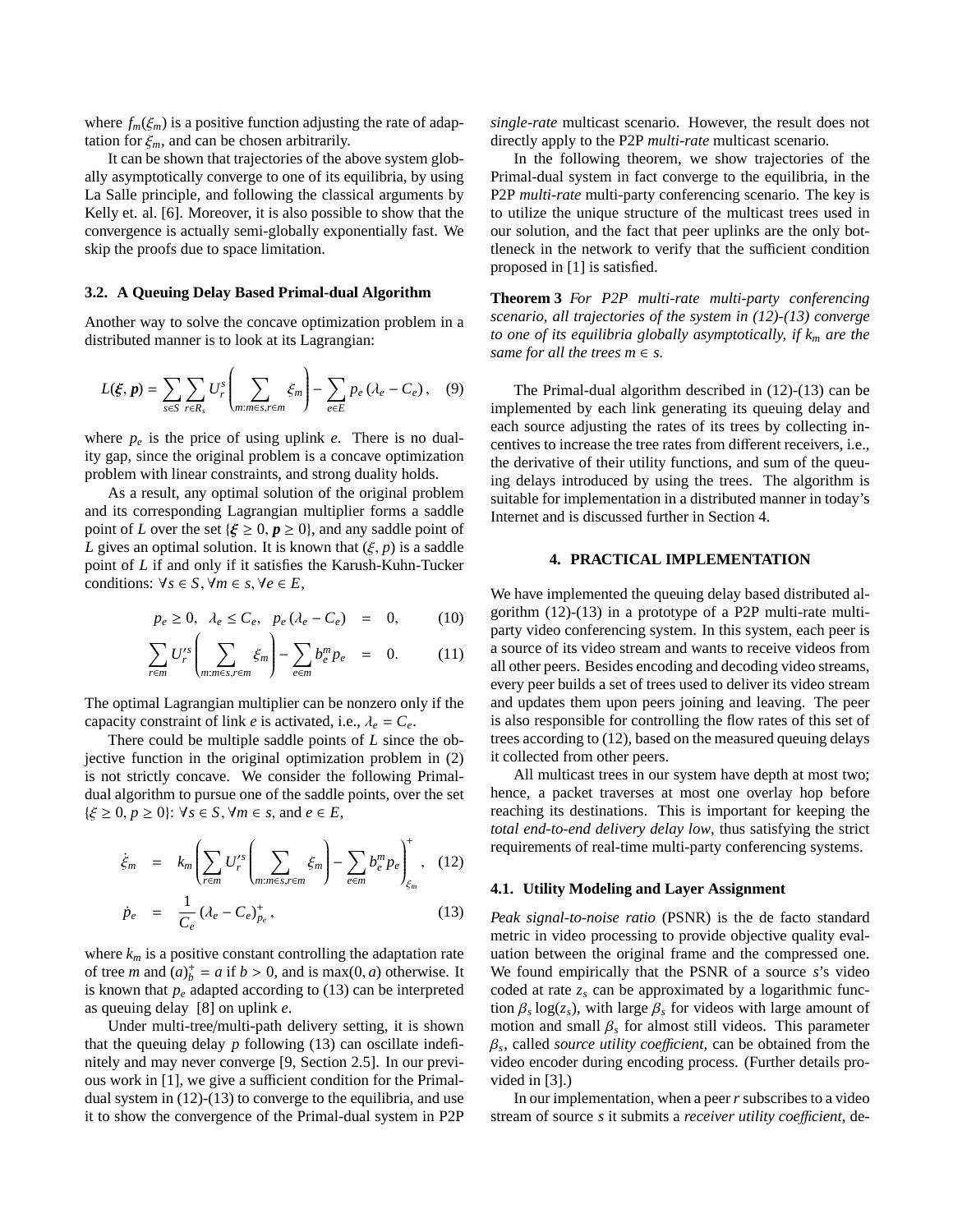noted by  $\beta_r^s$ , to the source. The coefficient  $\beta_r^s$  takes value between 0 and 1, and corresponds to peer *r*'s preference on receiving high quality video. The smaller the  $\beta_r^s$ , the lower desire for high quality video receiver *r* has. Using  $\beta_r^s$ , the source reconstructs receiver *r*'s utility as  $\beta_s \beta_r^s \log(x_r^s)$ . The aggregate utility the conferencing system optimizes is then given by  $\sum_{s \in S} \sum_{r \in R_s} \beta_s \beta_r^s \log \left( \sum_{m:m \in s, r \in m} \xi_m \right)$ , and is strictly concave.

Source *s* also sorts all receivers according to their receiver utility coefficients. Assuming that the receiver rates also follow this order, the source *s* determines the number of layers to construct, assigns layers to receivers as described in Section 2.2, and builds the set of trees to distribute these layers of video according to Algorithm 1.

### **4.2. Queuing Delay Measurement**

We use the difference in the *Relative One-Way-Delay* (ROWD) to measure the queuing delay between two peers. ROWD is the relative difference between the packet sending time at the sender peer, and the packet receiving time at the receiver peer. It is the sum of propagation delay, queuing delay, and clock offset between the two peers. It is known that queuing delay  $p_e$  between two peers can be estimated by the difference between current ROWD and the smallest ROWD ever seen for this peer. The advantage of measuring delay based on ROWD is that it does not require any time synchronization across peers.

Upon collecting  $p_e$  ( $e \in E$ ), source peer *s* computes an average queuing delay for each peer on its trees, by doing a running average over the last three queuing delay measurements for the peer. The purpose of doing so is to achieve a balance between robustness to measurement noise and quick response to network condition changes. Source *s* then updates its tree rates according to (12).

#### **5. EXPERIMENTAL RESULTS**

We use a set of virtual machines in a Virtual Lab infrastructure [2] to conduct experiments in Scenarios 1 and 2 to evaluate the performance of our multi-party conferencing prototype described in Section 4.



**Fig. 2**. (a) Topology of Scenario 1 and peer uplink bandwidth setting. (b) Topology of Scenario 2 and peer uplink bandwidth setting.



**Fig. 3**. (a) Multicast trees delivering data of video layers of source *A* in a 3-party conference in Scenario 1. (b) Multicast trees delivering data of video layers of source  $S_1$  in a 5-party conference in Scenario 2.

## **5.1. Scenario 1: The case of cross traffic, utility change, and receiver-independent utility function**

The first scenario that we study consists of three peers *A*, *B* and *C*. The topology and peer uplink bandwidth are shown in Fig. 2(a), from which we can see peer *C* has the smallest uplink bandwidth. The propagation delays between any two peers are set to be 20 ms.

We study the case where all receivers of a source have the same utility functions, i.e., the receiver-independent utility case. For this, we set all receiver utility coefficients to be 1. Consequently, receiver *r* of *s*, where  $s, r \in \{A, B, C\}$  and  $s \neq r$ , has a utility function  $\beta_s \log(x_r^s)$  according to our utility modeling in Section 4.1. The aggregate utility our multi-rate conferencing system tries to maximize is  $\sum_{s,r \in \{A,B,C\},s \neq r} \beta_s \log(x_r^s)$ .

In this scenario, each peer encodes its video into two layers: a base layer and an enhancement layer. Each layer's video are sent along a set of depth-1 and depth-2 trees which are constructed according to the procedure in Section 2.3. For instance, as shown in shown in Fig. 3(a), peer *A* uses three trees to send its base layer video, and use one tree for its enhancement layer video.

We also evaluate how the system adapts to cross traffic and source utility coefficient changes in this experiment. Initially the conference starts with  $\beta_A = \beta_B = \beta_C$ . At 240th second,  $\beta_B$  is increased by 30% as the motion characteristics of the video of user *B* changes, e.g., the participant starts moving a lot. After another 240 seconds, peer *A* starts some other application which consumes half of its uplink bandwidth with UDP traffic, and thus its uplink bandwidth available for the conference reduces from 384 kbps to 192 kbps.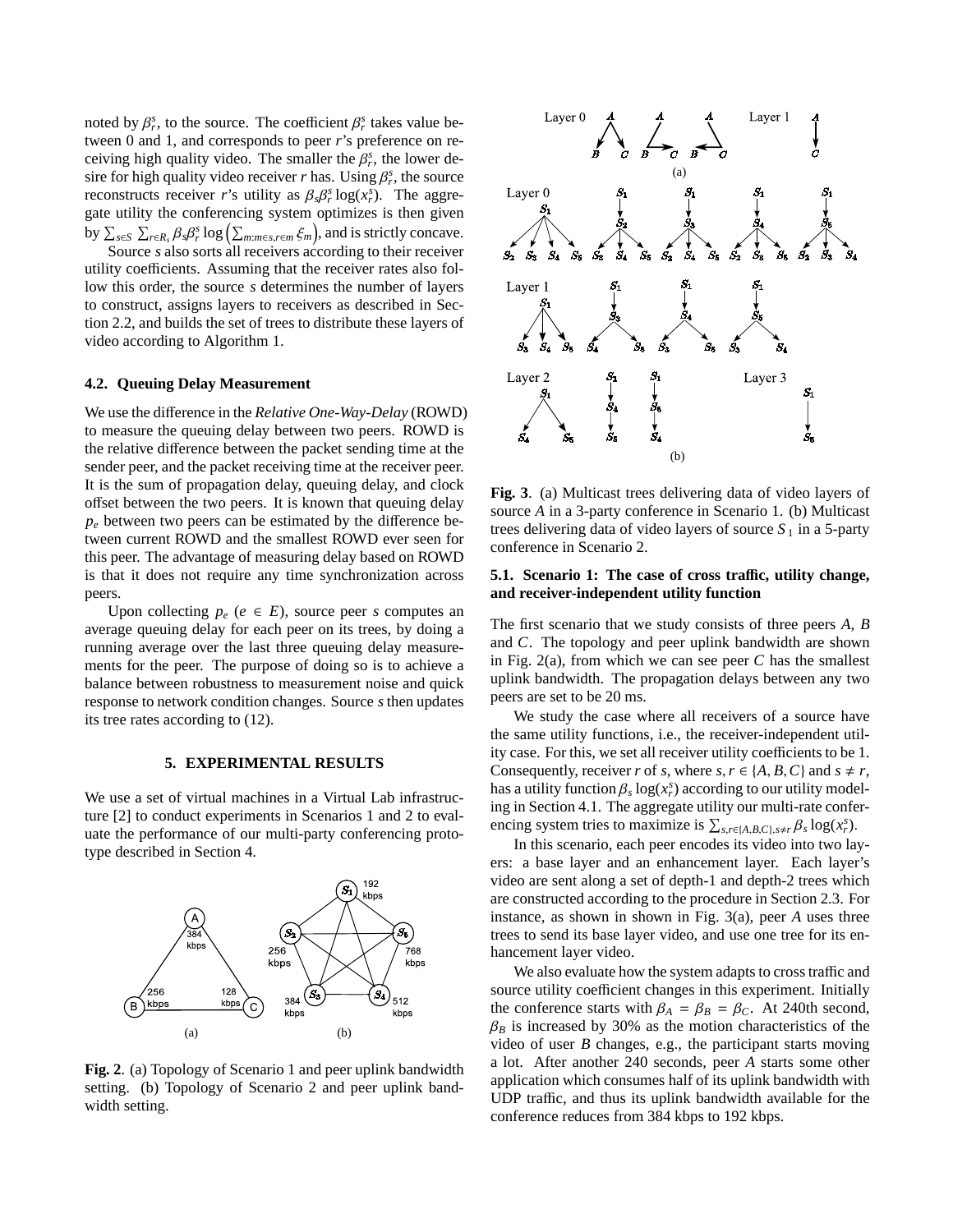

**Fig. 4**. Experimental results for Scenario 1: (a) Layer rates (*L*0 - base layer, *L*1 - first enhancement layer) of sources *A*, *B*, and *C*, respectively, with the average tree queuing delays. (b) Tree rates for multicast trees of sour ces *A*, *B* and *C*, respectively, with the aggregated tree queuing delays. Legends show the tree layer and also the intermediate node for depth-2 type trees.

The experimental results are shown in Fig. 4 and Fig. 5(a). Fig. 4 shows the layer and individual tree rates, as well as the average and aggregate queuing delays of the trees. Fig. 5(a) shows the utilities of individual peers and the aggregate utility achieved by our system.

As seen in Fig. 4(b), the low-bandwidth peer *C* does not utilize its depth-1 tree, because it requires twice as much *C*'s scarce bandwidth compared to sending content through highbandwidth peers *A* or *B*. Moreover, for peers *A* and *B*, rates of the trees labeled by *L*0−*C* are close to zero. This indicates peers *A* and *B* do not use the low-bandwidth peer *C* to forward their video, allowing *C* to use its entire uplink bandwidth to distribute its own video.

At 240th second, peer *B*'s utility coefficient  $\beta_B$  increases. Seen from the increase in peer *B*'s video rate in Fig. 4(a), our system reacts to this utility change by allocating more peer *A*'s bandwidth to deliver *B*'s video, thus optimizing the overall system-wise quality of experience. Peer *A* is chosen to be the victim because its utility coefficient is the same as peer *C* but it has more uplink bandwidth to help. The system's behavior makes intuitive sense.

The cross traffic initiated at peer *A* at 480th second causes an immediate drop in layer rates for all peers because peer *A* now has less bandwidth to forward their videos. Consequently, the queuing delay of peer *A*'s uplink increases dramatically. The system quickly adapts to this change, and both tree rates and aggregate utility converge quickly to new optimal values.

All above observations highlight how the conferencing peers cooperate to maximize their overall video qualities in our system, in the presence of network condition and conference characteristic changes.

We also observe in Fig. 4(b) that rates of the trees for enhancement layer videos are close to zero which is expected according to our established result for the receiver independent utility case (omitted here but available in [3]). Intuitively, this is because all receivers have the same utility, and optimally they should receive the source's video at the same rate, which is achieved by using only the trees for base layer video.

We can also see that even though the rates for individual multicast trees vary (Fig. 4(b)), the total layer rates converge quickly to the optimal solution (Fig. 5(a)) and stay relatively stable (Fig. 4(a)).

Out system takes 62 ms on average to deliver one packet from a sender to a receiver. If we distributed the videos in a simulcast way, it would be only 20 ms but the peers would receive the videos at much lower quality, specifically for the peers with low uplink bandwidth. For instance, our system deliver peer *C*'s video at rate 115 kbps, much higher than 64 kbps if simulcast approach has been used.

#### **5.2. Scenario 2: The case of diverse peer demands**

With topology and peer uplink bandwidth shown in Fig. 2(b), we study a 5-party conferencing scenario where propagation delay between peers are 20 ms and peers have highly diverse demands. Serving this purpose, we choose source utility coefficients  $\beta_{S_i}$ ,  $(i = 1, \ldots, 5)$ , to be the same, and set receiver's utility coefficients for sources  $S_1$  to  $S_5$  to values between 0.5 and 1 (specified in [3]).

Under this setting, each peer needs to construct 4 video layers to meet the diverse peer demands. Each peer orders its receivers according to their receiver utility coefficients, forms layer session groups as described in Section 2.2, and distributes its layered video to these session groups by using the depth-1 type and depth-2 type trees constructed by Algorithm 1. An example of peer  $S_1$  distributing its 4 layers of video by using 13 trees are shown in Fig. 3(b).